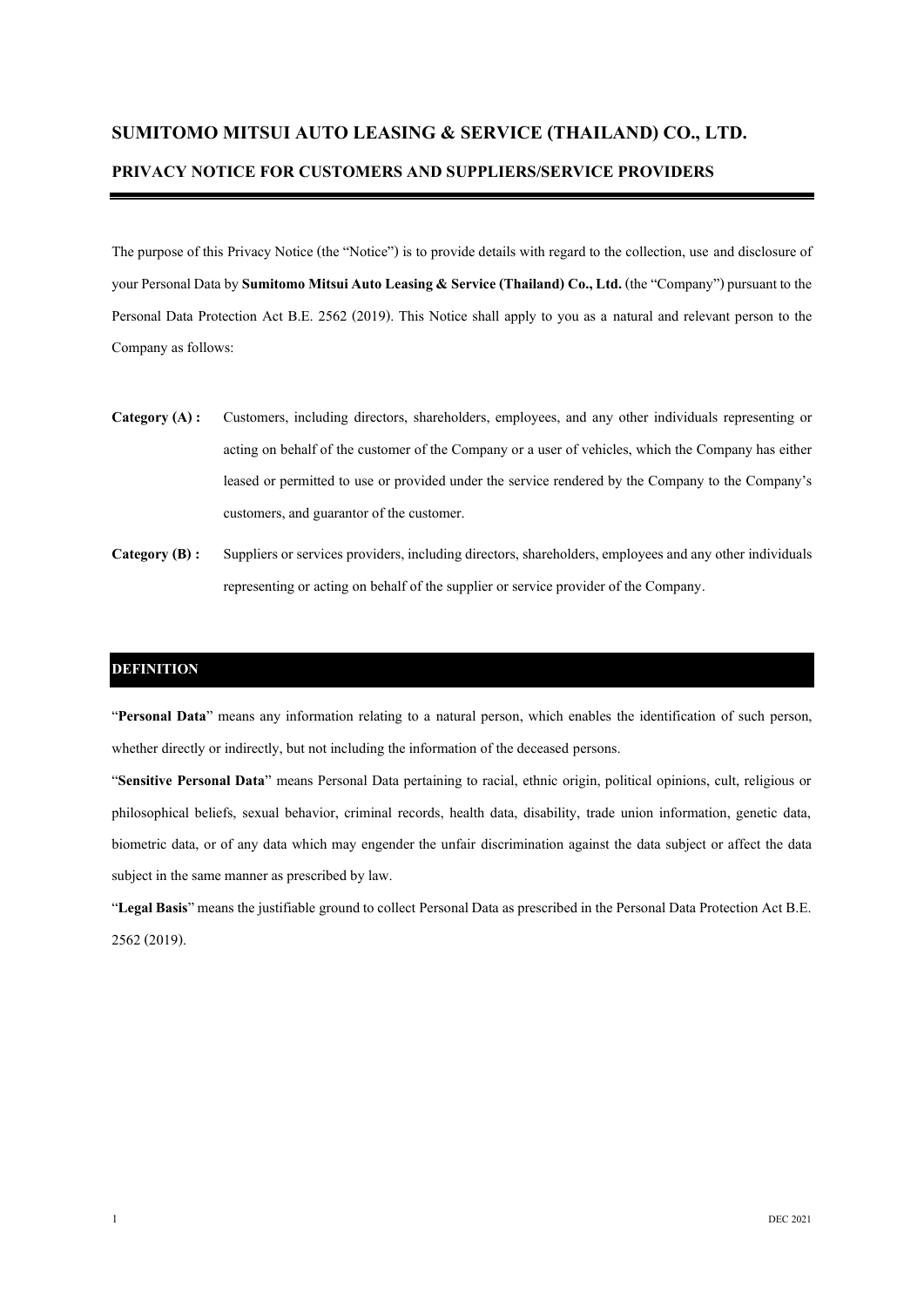# **CATEGORIES OF PERSONAL DATA WHICH THE COMPANY COLLECTS**

The Company shall collect some or all of your Personal Data as specified in this Notice and as necessary to achieve the Company's various objectives set out in this Notice.

- **Personal identification information** such as prefix, name, surname, nickname, age, sex, date of birth, nationality, picture, identification card number, passport number, signature etc.
- **Personal contact information**such as address, personal phone number, personal email address, Line ID, voice data or telephone call recordings etc.
- **Information regarding work**such as position, department, workplace and work email address specifying your name etc.
- **Information regarding your spouse** such as name-surname, legal status, political position etc. (remarks: in the case where you have specified a reference person or referred to any other third person, you are obliged to inform such third person that you have provided his/her information to the Company together with the relevant details in this Notice).
- **Information contained in the attachment** such as identification card, passport, tax identification card, Thai work permit, driving license, house registration and other documents etc.
- **Information regarding profession, expertise or special skills** such as professional license, degree certificate and documents certifying your degree etc.
- **Sensitive Personal Data** such as religious beliefs, blood group, political position which may reveal political views, information of traffic offenses and road accidents etc.

#### **SOURCE OF PERSONAL DATA**

The Company will collect your Personal Data directly and indirectly from the following sources:

- From you directly and verbally such as through face to face interactions, or through telephone, via documents for instance business card, contracts, agreements, forms and other documents etc. This shall include any other communication channel such as email, fax, online network etc.
- From other sources such as juristic or natural person who is your employer or hirer, goods/service proposer towards the Company, government agencies or other agencies (e.g. Department of Business Development, Ministry of Commerce, Industrial Estate Authority of Thailand, Office of Anti-Money Laundering, Legal Execution Department, Central Bankruptcy Court, United Nations, Thai General Insurance Association) etc. who are legally required to collect and disclose your Personal Data as public information or to provide information for contacting specific members.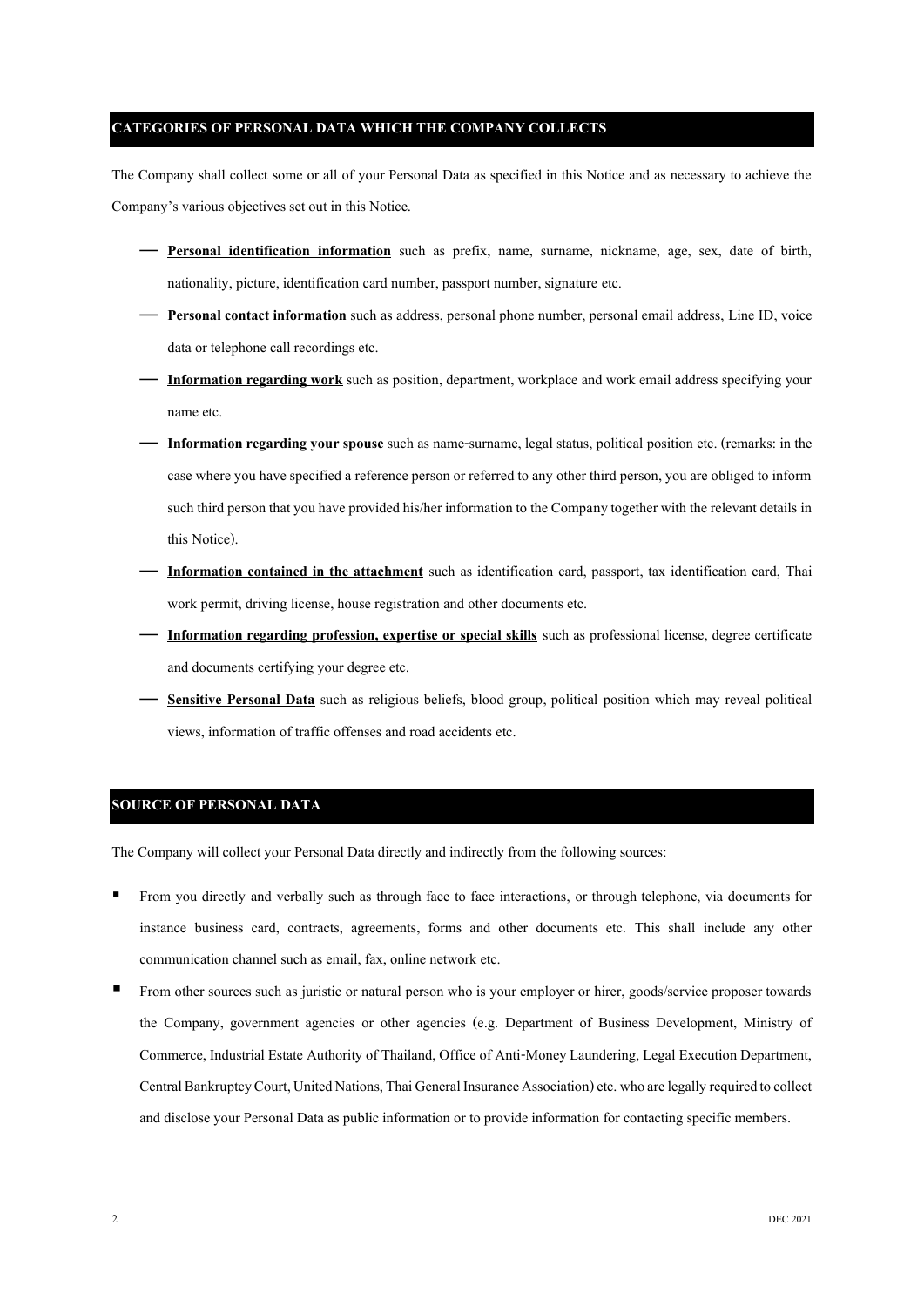## **OBJECTIVE OF COLLECTING PERSONAL DATA**

The Company shall solely collect your Personal Data for use and/or disclosure in compliance with the objectives and the legal basis under this Notice. In the case of necessity where the Company is required to collect additional Personal Data or use Personal Data for other purposes apart from the stipulated objectives within this Notice, the Company is obliged to inform you on the Personal Data collection and/or the new objectives respectively. The Company may request for additional consent on collecting, using and disclosing of your Personal Data according to the law if such consent is required by law.

| <b>OBJECTIVE OF THE COLLECTION</b>                           | <b>LEGAL BASIS</b>                                     |
|--------------------------------------------------------------|--------------------------------------------------------|
| 1. Communication and other proceedings for negotiation       | <b>General Personal Data</b>                           |
| prior to entering into a contract with you; or a natural     | For compliance with the agreement or entering into     |
| person, or juristic person which you are either              | an agreement (in the case where you are the direct     |
| representing, or acting on behalf, or an employee            | contracting party).                                    |
| thereof.                                                     | For the legitimate interest of the Company and         |
| In case of Data Subject Category A such as                   | customers, suppliers or service providers (in the case |
| making quotations;                                           | where you are either representing, or acting on        |
| In case of Data Subject Category B such as                   | behalf of a customer, supplier or service provider).   |
| making purchase orders prior to entering into a              |                                                        |
| contract, employment contract negotiations and               |                                                        |
| determining scope of employment.                             |                                                        |
|                                                              |                                                        |
| 2. Verification of your identity, or your spouse, or natural | <b>General Personal Data</b>                           |
| person or juristic person which you are either               | For the legitimate interest of the Company.            |
| representing, or acting on behalf, or an employee            | For compliance with the law enforced on the            |
| thereof to analyze and assess the risks which may arise      | Company.                                               |
| from entering into a contract with you, or your spouse,      | <b>Sensitive Personal Data</b>                         |
| or natural person or juristic person which you are either    | For the necessity of legal compliance to achieve the   |
| representing, or acting on behalf, or an employee            | objectives pursuant to the law.                        |
| thereof (for the benefit of the Company or to perform        | Request for explicit consent (in the case it is not    |
| duties which the Company is legally obliged to               | necessity of legal compliance).                        |
| conform with e.g. laws on the prevention and                 |                                                        |
| suppression of money laundering) until the                   |                                                        |
| consideration has been internally approved by the            |                                                        |
| Company for entering into the said contract.                 |                                                        |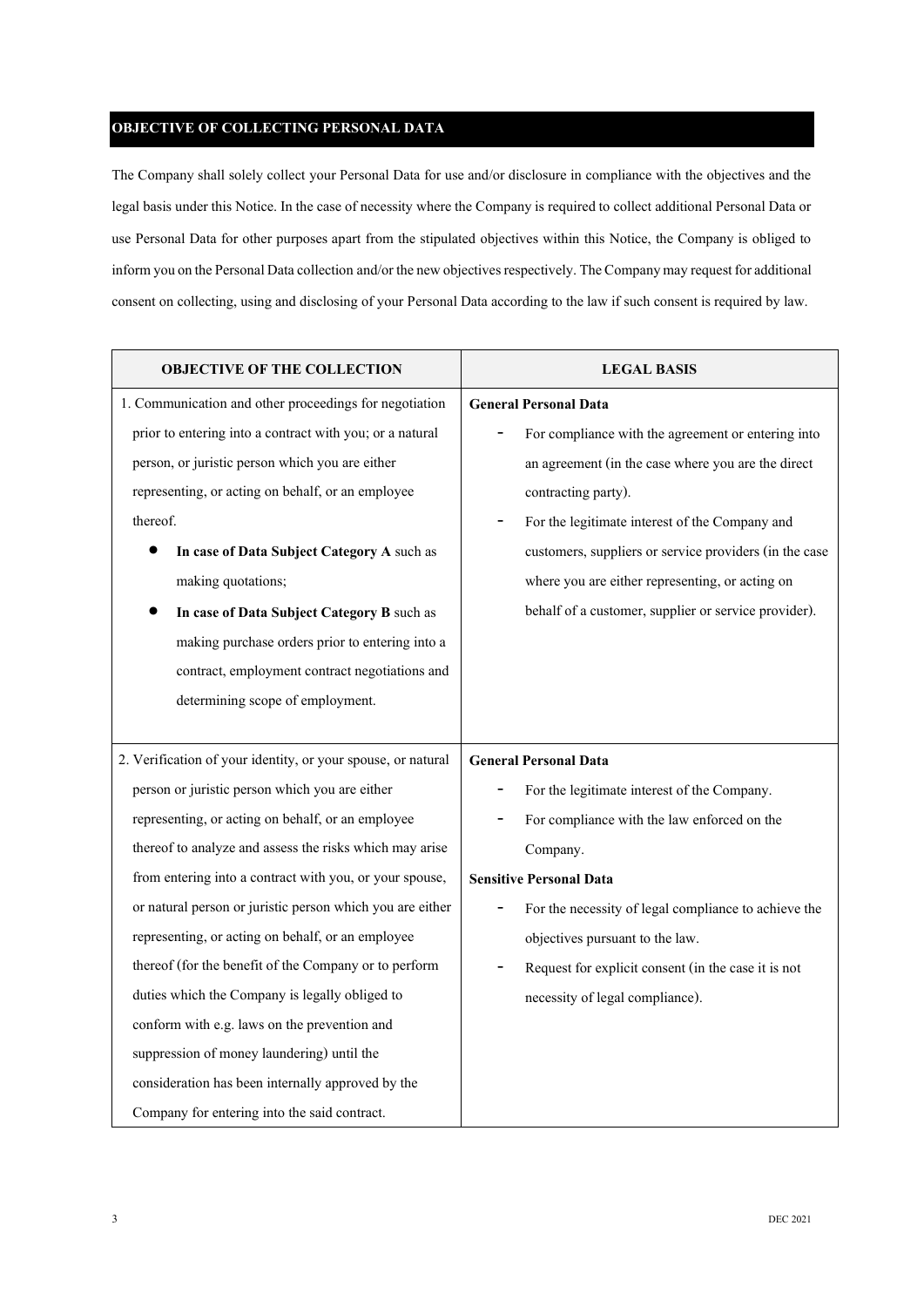- 3. Entering into a contract or compliance with a contract that the Company entered with you, or natural person or juristic person which you are either representing, or acting on behalf, or an employee thereof, or a natural or juristic person which permitted you to use the vehicle which is rented with the Company or permitted to use or provided under service rendering by the Company.
	- **In the case of Data Subject Category A** such as processing of purchase order/service request, consideration and approval of the purchase order/internal service request and/or by the parent company in Japan (e.g. requesting a credit limit exceeding the amount specified in the Company's policy), proceeding with the received purchase order/service request, delivery of goods or providing services according to the contract (by the Company or suppliers/service providers), coordination with external service providers to provide services pursuant to the contract or other services in the future or in any incidence which arises from the use of the vehicle rented with the Company or the Company has permitted to use or provided under service rendered by the Company regardless of whether such vehicle is the Company's property or not (such as repair and inspection of a vehicle, GPS installation, insurance, slide car service) issuance of invoices for fee collection on goods or services and issuance of receipts.
	- **In the case of Data Subject Category B** such as tracking of goods or services requested, pick up of goods or service (by the Company or the customer of the Company), exchange and return of goods, change of nature of service and disbursement of goods or services.

#### **General Personal Data**

- For compliance with the agreement (in the event where you are the direct contracting party).
- For the legitimate interest of the Company and customers, suppliers and service providers (in the case where you are either representing, or acting on behalf of a customer, supplier, service provider or user of vehicle which the customer has rented with the Company or the Company has permitted to use or provided under service rendered by the Company.

#### **Sensitive Personal Data**

Request for explicit consent.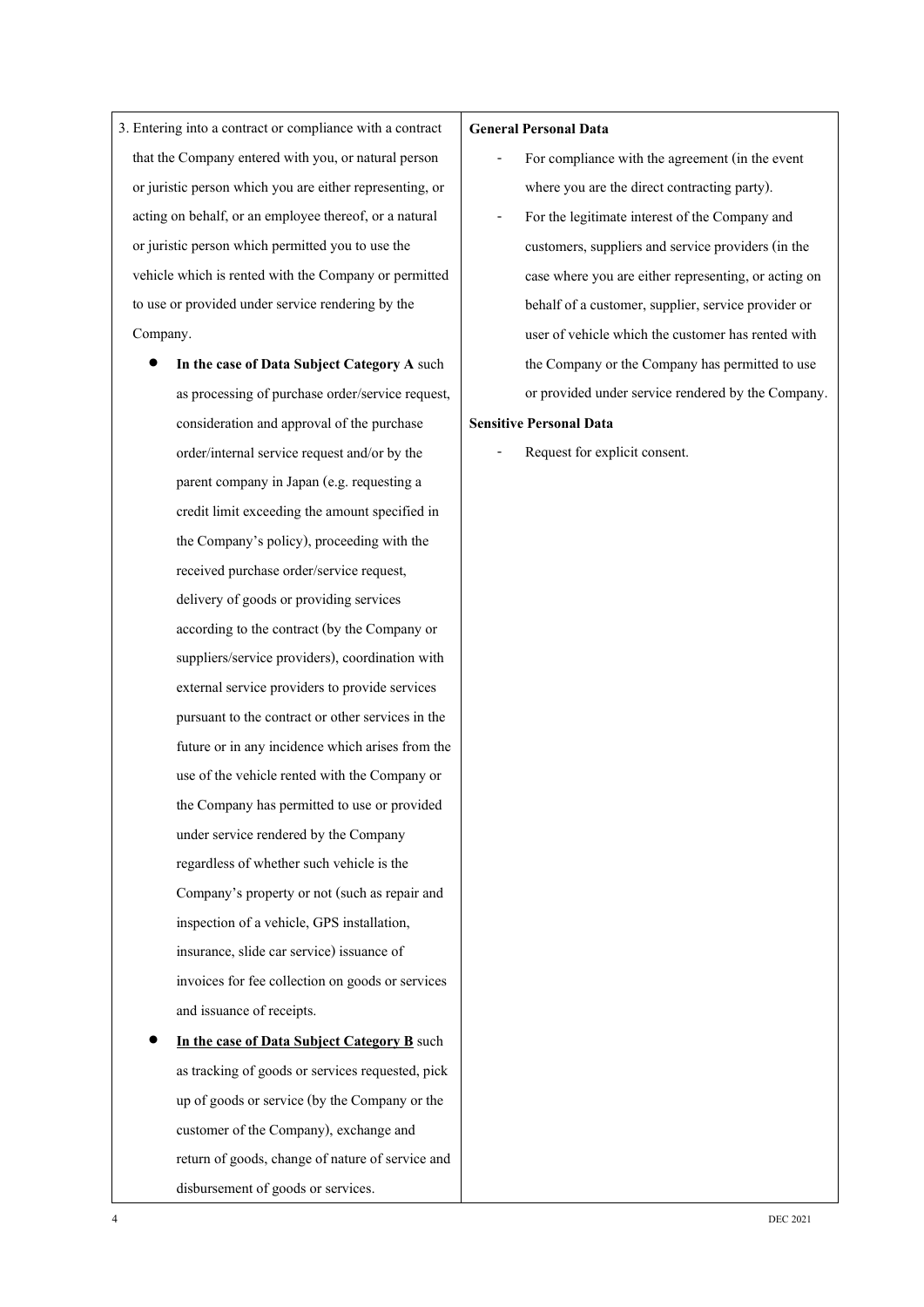| This shall include liaising with you in other matters      |                                             |
|------------------------------------------------------------|---------------------------------------------|
| relevant to the contract such as a change in condition     |                                             |
| and other details, contract renewal.                       |                                             |
| 4. Contact and facilitate service, including notifying     | <b>General Personal Data</b>                |
| information of products and services or additional         | For the legitimate interest of the Company. |
| benefits of the Company.                                   | Request for explicit consent.               |
| 5. Collecting or retaining Personal Data on the Company    | <b>General Personal Data</b>                |
| database for evidence and as reference within the          | For the legitimate interest of the Company. |
| Company.                                                   | <b>Sensitive Personal Data</b>              |
|                                                            | Request for explicit consent.               |
| 6. Any undertaking for debt collection in the case where   | <b>General Personal Data</b>                |
| you; as a customer of the Company, or natural person       |                                             |
| or juristic person which you are either representing, or   | For the legitimate interest of the Company. |
| acting on behalf, or an employee thereof, defaulted on     |                                             |
| payment of goods or services. In the case that you are a   |                                             |
| supplier or service provider, or natural person or         |                                             |
| juristic person whom are suppliers or service providers    |                                             |
| of the Company in which you are either representing,       |                                             |
| or acting on behalf, or an employee thereof defaulted      |                                             |
| on the delivery of goods or services.                      |                                             |
| 7. Organization management and business operation of the   | <b>General Personal Data</b>                |
| Company for instance quality control or development of     | For the legitimate interest of the Company. |
| goods and services, system and database management,        | <b>Sensitive Personal Data</b>              |
| audit, internal audit, requesting for advice from business | Request for explicit consent.               |
| consultants, sale and acquisition of business, merger and  |                                             |
| acquisition of business and business restructuring. This   |                                             |
| shall include reporting the customers' information to the  |                                             |
| for<br>company<br>in<br>Japan<br>organizational<br>parent  |                                             |
| management within associated companies, and/or             |                                             |
| sharing customer's data to other affiliated group          |                                             |
| company(ies) either in country or in other countries for   |                                             |
| customer referral purpose, business contact, and           |                                             |
| business cooperation and coordination between the          |                                             |
| Company and other affiliated group company(ies) with       |                                             |
| regard to the processing of the products selling or the    |                                             |
| provision of services to customer.                         |                                             |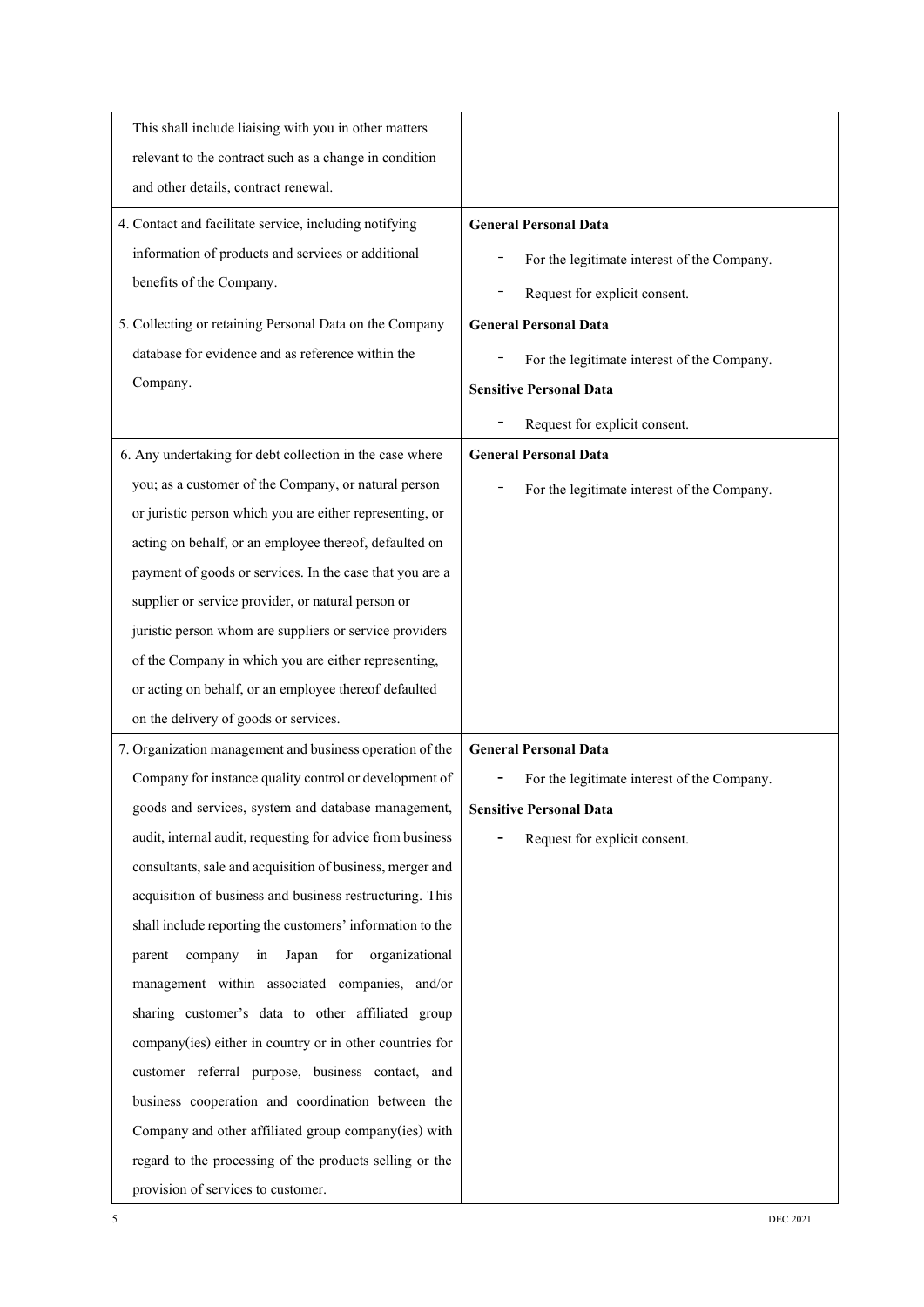| 8. Compliance with laws enforced on the Company such       | <b>General Personal Data</b>                                                                               |
|------------------------------------------------------------|------------------------------------------------------------------------------------------------------------|
| as retaining accounting and tax documents, payment of      | For compliance with the law enforced on the                                                                |
| fines according to traffic laws, disclosing data to        | Company.                                                                                                   |
| government authorities as required by law (e.g. law on     | <b>Sensitive Personal Data</b>                                                                             |
| the prevention and suppression of money laundering).       | For the necessity of legal compliance to achieve the                                                       |
|                                                            | objectives pursuant to the law.                                                                            |
|                                                            |                                                                                                            |
| 9. Protect the legitimate rights of the Company or dispute | <b>General Personal Data</b>                                                                               |
| allegations against the Company such as legal action,      | For the legitimate interest of the Company.                                                                |
| initiation of legal proceeding, litigation, alternative    | <b>Sensitive Personal Data</b>                                                                             |
| dispute resolution and other proceedings to protect the    |                                                                                                            |
| legitimate rights of the Company or dispute allegations    | To establish rights to a legal claim, compliance or<br>exercise of rights to claim as permitted by law; or |

#### **IMPACT FROM THE REFUSAL IN PROVIDING PERSONAL DATA**

The Company will collect your Personal Data for communication purposes in respect of entering into contracts or proceeding to fulfil the contract made with you, or a natural or juristic person which you are either representing, or acting on behalf, or an employee thereof. This shall also include complying with relevant legal requirements. In the event you do not provide your Personal Data to the Company, you may be inconvenienced with regard to communications of entering into contracts or abiding with the contract. In some cases, the Company may not be able to perform or fulfil the contracts entered with you, or a natural or a juristic person which you are either representing, or acting on behalf, or an employee thereof and subsequently be unable to comply with applicable laws.

#### **DISCLOSING, SENDING OR TRANSFERRING PERSONAL DATA TO A FOREIGN COUNTRY**

To achieve the objectives stated above, the Company may be required to disclose your Personal Data to persons or organizations including but not limited to the following:

- Service providers and agents who have been hired by the Company for instance service provider on IT system or other databases, auditors, legal consultants, business consultants or other external expertise consultants;
- Other companies within affiliated group and external service provider and agent of such affiliate company;
- Government agencies such as the Revenue Department or the Office of Anti-Money Laundering etc.;
- Commercial banks, Bank of Thailand;
- Police officers, courts, arbitrators, lawyers, and persons or organizations associated with the judicial process and dispute resolution;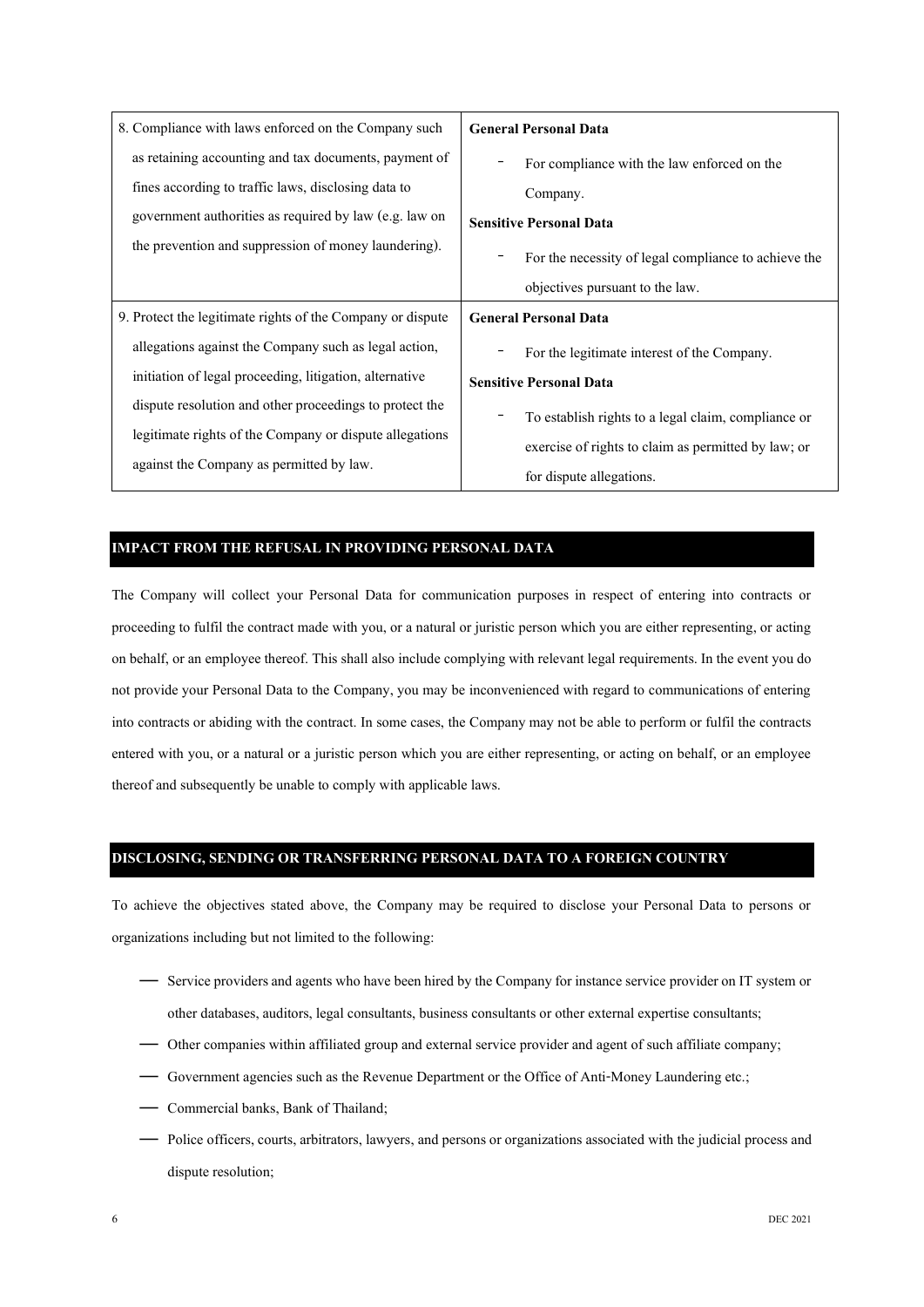— Persons associated with the sale/acquisition of business, merger/acquisition of business and/or business restructuring.

In some circumstances where it is necessary for the Company to send or transfer your Personal Data to Sumitomo Mitsui Auto Service Company Limited which is the parent company in Japan and to other affiliated companies situated abroad for the objectives specified above, the Company will ensure that the destination country has adequate Personal Data protection measures in conjunction with conforming to current data protection laws. Where it is necessary for the Company to send or transfer Personal Data to a country which does not have the protective measures required by law or in the event where such measures are not legally recognized, the Company is required to comply with the additional conditions stipulated in the data protection laws for sending or transferring Personal Data legally. This shall include the request for your consent if necessary or taking other appropriate measures for you to enforce your rights, for example providing effective legal remedies in accordance with the legal requirements.

**Remark:** The parent company in Japan has established a privacy policy to support the collection, use and disclosure of Personal Data which you can learn more at <https://www.smauto.co.jp/en/require/privacy/index.html>

#### **RETENTION PERIOD OF PERSONAL DATA**

The Company will collect and retain your Personal Data throughout the duration of the contract and after contract termination for a period not exceeding 10 years. In the case the Company retains Personal Data for consideration to enter into a contract, but the Company subsequently does not enter into such contract then the Company will retain such data for a period not exceeding 5 years from the date the data was collected.

Nonetheless, the Company may retain all or part of your Personal Data for a duration beyond the period specified above for compliance with the law, any undertaking for debt collection, and to protect the legitimate rights of the Company, or to rebut any allegations made against the Company. In such case, the Personal Data may be retained for as long as it is necessary for the Company to abide with the specified objectives and/or for the duration stipulated by law.

### **RIGHTS OF DATA SUBJECT IN THE PROCESSING OF PERSONAL DATA**

You have the following legal rights to your Personal Data collected by the Company:

**1. Right on withdrawal of consent -** You may withdraw some or all of your given consent for the collection, use, and disclosure at any time throughout the period the Company keeps the Personal Data. Notwithstanding, the withdrawal of consent shall not affect the completeness or accuracy of the collection, use, or disclosure of Personal Data by the Company that the you have already given consent prior to the withdrawal;